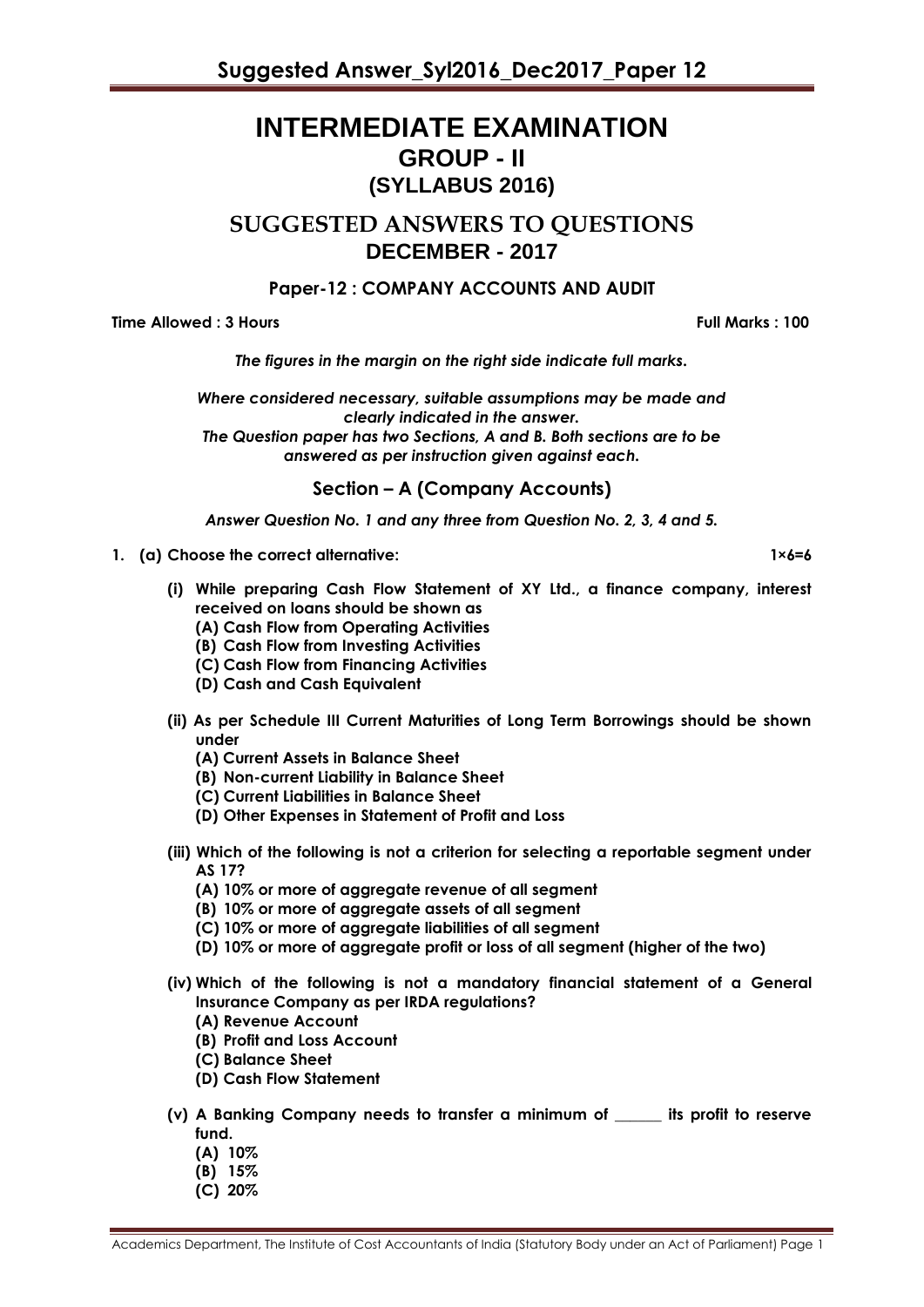- **(D) 25%**
- **(vi) In case of an electricity company, depreciation on assets is calculated based on the rates notified by**
	- **(A) Companies Act 2013**
	- **(B) State Electricity Commission**
	- **(C) Central Electricity Regulatory Commission**
	- **(D) Income Tax Act 1961**

## **(b) Match the following items in Column 'A' with items shown in Column 'B': 1×4=4**

| Column 'A'                                    | Column 'B'                |
|-----------------------------------------------|---------------------------|
| 1. Guaranteed Residual Value (GRV)            | A. Capital Reserve        |
| 2. Premium on Redemption of Preference shares | <b>B.</b> AS 11           |
| 3. Exchange Difference                        | C. Securities Premium A/C |
| 4. Profit on reissue of forfeited shares      | D. AS 19                  |

**(c) State whether the following statements are True or False: 1x4=4**

- **(i) In case of an underwriting arrangement, marked applications are those applications that bear the stamp of the issuing company.**
- **(ii) In case the leaseback is a finance lease, the sale proceeds in excess of the carrying amount should be immediately recognized in the Income Statement.**
- **(iii) Issue of fully paid up bonus shares increases the total shareholders fund.**
- **(iv) Interest and dividend received form a part of financing cash flow.**

#### **Answer:**

| 1. | (a) |        |   |
|----|-----|--------|---|
|    |     |        |   |
|    |     | Ϊi     | С |
|    |     | (iii)  | C |
|    |     | (iv    |   |
|    |     | $\vee$ |   |
|    |     | انردا  |   |

**(b)**

|   | l.                   |
|---|----------------------|
| 2 | $\ddot{\phantom{0}}$ |
| G | R                    |
|   |                      |

| (c) |       |  |
|-----|-------|--|
|     |       |  |
|     | Ϊİ    |  |
|     | (iii) |  |
|     | (iv)  |  |

**2. (a) R Ltd. wants to buy-back 100000 equity shares of** ` **10 each at a price of** ` **20 each on 01.04.2017. The buy-back is allowed in its articles of association and the company has obtained necessary approval from the shareholders. The company has sufficient bank balance to make the payment for buy-back of shares.**

**The following information is available as on 31.03.2017:** `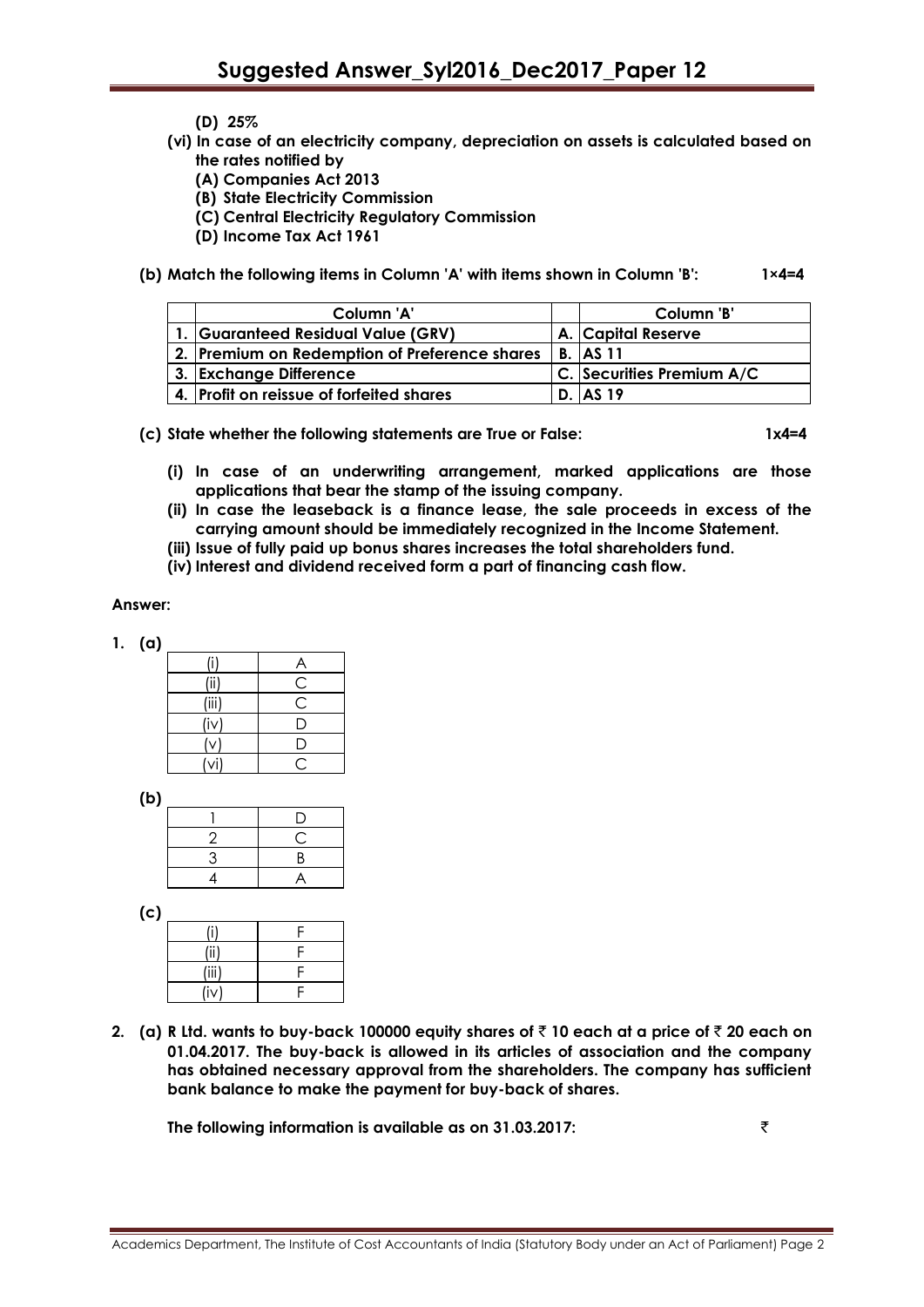| Equity Share Capital ( $\bar{\tau}$ 10 each fully paid) | 50,00,000 |
|---------------------------------------------------------|-----------|
| General Reserve                                         | 60,00,000 |
| Dividend Equalization Reserve                           | 10,00,000 |
| <b>Balance of Profit and Loss (Cr.)</b>                 | 5,00,000  |
| 10% Debentures (₹ 100 each)                             | 75,00,000 |
| Bank Loan                                               | 40,00,000 |
| <b>Current Liabilities</b>                              | 66,00,000 |

**Verify whether the buy-back plan of the company meets the conditions specified by the Companies Act 2013 as regards to the maximum amount of buy-back. Also pass necessary journal entries in the books of the company to give effect of the process, if the plan is found to be in place. 9**

**(b) Z Ltd. sold goods to a US Company for US \$ 50000 on 10.02.2017 and realized the due on 30.06.2017. Z Ltd. closes the books of accounts on 31st March. Exchange rates were as follows:**

| Date       | Rate  |
|------------|-------|
| 10.02.2017 | 65.40 |
| 31.03.2017 | 66.00 |
| 30.06.2017 | 65.80 |

**Calculate the exchange loss/gain the reporting date and on the settlement date and comment on their treatment as per AS 11. 3**

## **Answer:**

- **2. (a)** Determination of maximum buyback permissible as per Companies Act 2013:
	- 1. Shares Outstanding Test: Max. Permissible Limit = 25% of Outstanding Shares

| <b>Particulars</b>                 |        |
|------------------------------------|--------|
| Total number of shares outstanding | 500000 |
| 25% of the shares outstanding      | 125000 |

2. Resource Test: Max. Permissible Limit = 25% of Paid up Capital plus Free Reserves

| Particulars                                          |            |
|------------------------------------------------------|------------|
| Equity share capital $(\bar{\zeta})$                 | 50,00,000  |
| Free Reserve (₹) (General Reserve + DER +P/L)        | 75,00,000  |
| Paid up Capital plus Free Reserves (₹)               | 125,00,000 |
| 25% of Paid up Capital plus Free Reserves (₹)        | 31,25,000  |
| Buy back price per share $(\bar{\zeta})$             | 20         |
| No. of shares that can be bought back (31,25,000/20) | 1,56,250   |

3. Debt Equity Ratio Test: Debt after buyback cannot exceed twice the paid up capital plus free reserves.

| Particulars                                                                     |            |
|---------------------------------------------------------------------------------|------------|
| Total Debt (₹) (7500000+4000000+6600000)                                        | 181,00,000 |
| Minimum Equity to be maintained after buyback in the ratio 2:1 ( $\bar{\tau}$ ) | 90,50,000  |
| Paid up capital plus free reserves before buyback (₹)                           | 125,00,000 |
| Future Paid up capital plus free reserves (₹) (see working note: 1)             |            |
| $(125,00,000 - 11,50,000)$                                                      |            |
| Maximum permissible buyback (₹) (113,50,000-90,50,000)                          | 23,00,000  |
| Buy back price per share $(\bar{\zeta})$                                        | 20         |
| No. of shares that can be bought back                                           | 1,15,000   |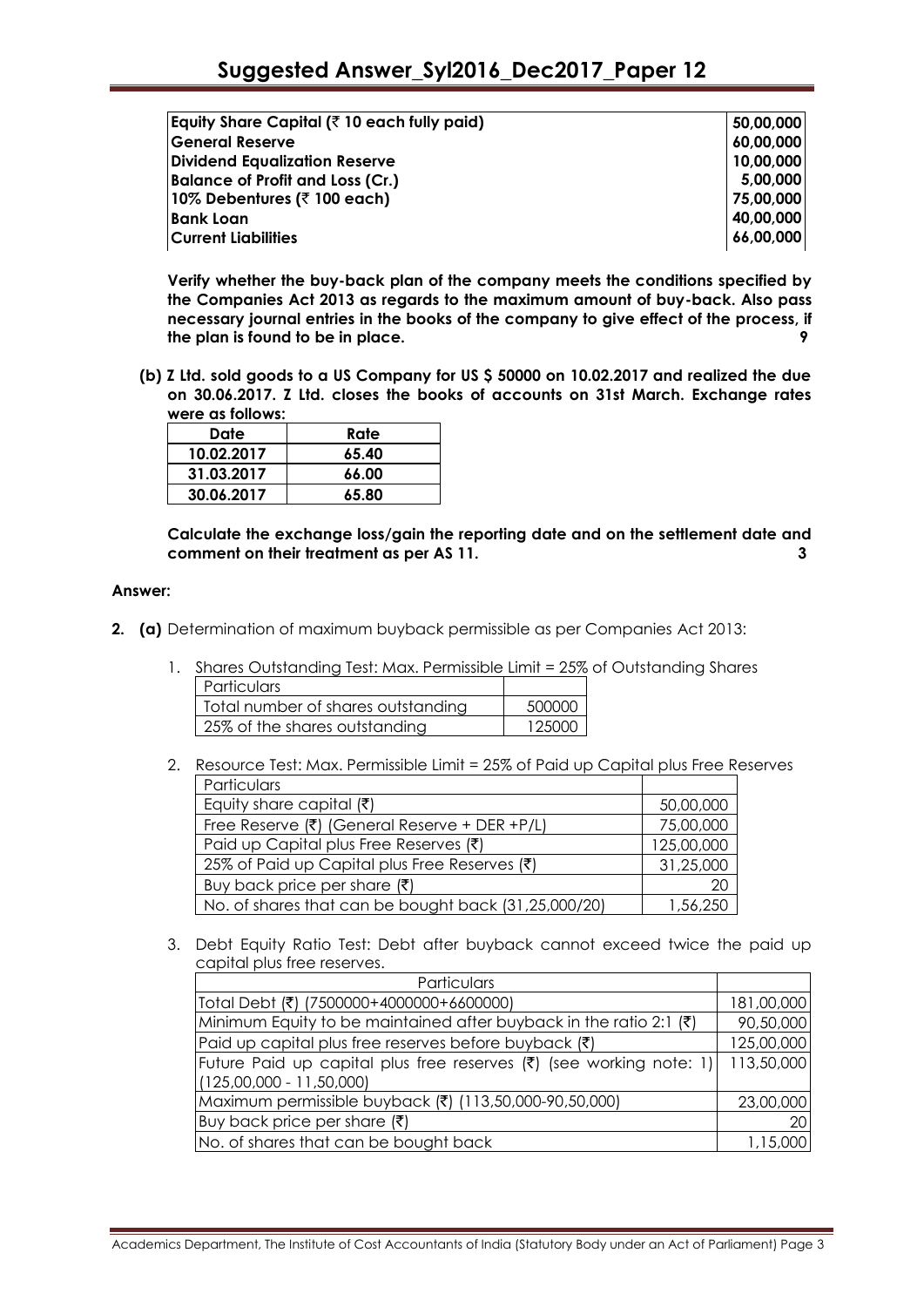|                                                  | No. of Shares |
|--------------------------------------------------|---------------|
| Permissible Buyback as per -                     |               |
| <b>Share Outstanding Test</b>                    | 125000        |
| Resource Test                                    | 156250        |
| Debt-Equity Ratio Test                           | 115000        |
| Maximum permissible buyback (least of the three) | 115000        |
| Actual buyback plan                              | 00000         |

Summary of three test results:

Since actual buyback proposed is below the permissible limit, the company can buy back 100000 shares at  $\bar{\tau}$  20 each.

## **Working Note 1:**

In case buyback of shares is done out of free reserves and securities premium, a company is required transfer a sum equal to the nominal value of the shares buyback to Capital Redemption Reserve A/C. Thus shareholders' fund after buyback includes CRR. Now CRR is not a free reserve. Hence it cannot form part of paid up capital plus free reserve after buyback.

Let nominal value of shares bought back is x. Then CRR after buyback is x. Moreover total premium on buyback = x ( $\bar{x}$  10 face value and  $\bar{x}$  20 buyback price, so premium on buyback  $\bar{\tau}$  10). So total amount to be deducted from shareholders' fund for buyback = x (capital) +x (premium) =  $2x$ . Moreover free reserves to be reduced by x.

Total paid up capital plus free reserves after buyback =  $125,00,000 - x$  (i.e. CRR) - 2x (i.e. buyback proceeds)

**Journal**

Conditionally, 125,00,000 - x - 2x = 90,50,000, or, x = 11,50,000 Nominal value of buyback = 11,50,000 (i.e. CRR)

| Journal |                                                                                                                                                                                                    |             |                        |           |  |
|---------|----------------------------------------------------------------------------------------------------------------------------------------------------------------------------------------------------|-------------|------------------------|-----------|--|
| Date    | Particular                                                                                                                                                                                         |             | Dr. $(3)$              | Cr. (₹)   |  |
|         | 1.4.2017 Equity Share Buyback A/c<br>To Bank A/c<br>(Being buyback of 100000 shares of ₹ 10 each at                                                                                                | Dr.         | 20,00,000              | 20,00,000 |  |
|         | ₹ 20 per share.)                                                                                                                                                                                   |             |                        |           |  |
|         | 1.4.2017 Equity Share Capital A/c<br>General Reserve A/c<br>To Equity Share Buyback A/c<br>(Being cancellation of shares bought back and<br>premium on buyback provided out of General<br>Reserve) | Dr.         | 10,00,000<br>10,00,000 | 20,00,000 |  |
|         | 1.4.2017 General Reserve A/c<br>To Capital redemption Reserve A/c<br>(Being nominal value of shares bought<br>transferred to CRR)                                                                  | Dr.<br>back | 10,00,000              | 10,00,000 |  |

**(b)** As per AS 11, transactions such as purchase, sales etc. are to be recorded in the books of accounts at the exchange rate prevailing on the date of transaction. Any exchange gain/ loss arising subsequently is to be transferred to Income Statement. Value of the goods sold = \$ 50000 Exchange rate on the date of transaction =  $\overline{5}$  65.40/\$ So sales to be recorded in the books =  $50000 \times 65.40 = ₹ 3,270.000$ Exchange rate on the date of reporting  $(31.03.17) = ₹ 66.00$ /\$ Value of the receivables on 31.03.17 =  $5000 \times 66 = ₹ 33,00,000$ Exchange gain on 31.03.2017 =  $(33,00,000 - 32,70,000) =$  ₹ 30,000, to be credited to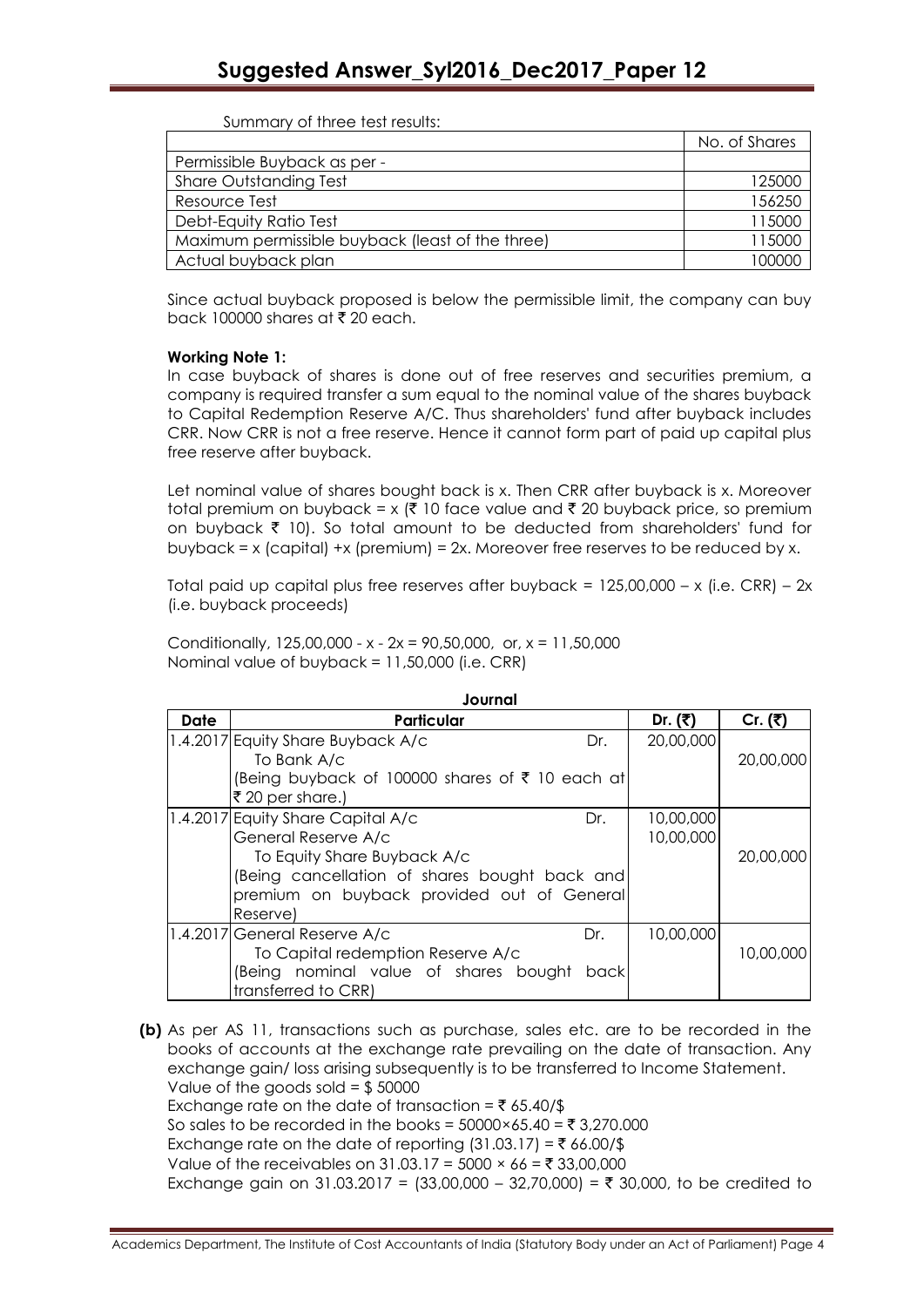P/L A/c.

Exchange rate on the date of settlement  $(30.06.17) =$  ₹ 65.80/\$ Exchange loss on 30.06.17 = 50000×(66.00 - 65.80) = ₹ 10,000 to be debited to P/L A/c.

- **3. (a) On the basis of the following information provided by X Ltd. prepare a Cash Flow Statement for the year ended on 31st March 2017.**
	- **(i) X Ltd. sold all the goods for cash only and purchased the goods in credit only.**
	- **(ii) The company earned a Gross Profit of** ` **4,00,000 with a Gross Profit Ratio of 25%.**
	- (iii) The closing inventory was higher than the opening inventory by  $\bar{\tau}$  20,000.
	- **(iv) The company paid** ` **4,50,000 as wages and** ` **90,000 as office expenses during the year.**
	- **(v) Balance of Suppliers accounts on 31.03.2016 were higher than the balance on 31.03.2017 by ₹ 30,000.**
	- **(vi) Tax paid by the company amounts to** ` **80,000 while provision for taxation was**  ` **70,000.**
	- **(vii)** The company repaid bank loan of  $\bar{\tau}$  1,75,000 which included interest of  $\bar{\tau}$  15,000.
	- **(viii) Dividend paid during the year** ` **50,000 (including dividend distribution tax).**
	- (ix)  $X$  Ltd. sold investments of  $\overline{\zeta}$  6,00,000 at a profit of  $\overline{\zeta}$  40,000.
	- **(x) Depreciation charged on fixed assets** ` **1,20,000.**
	- **(xi) Furniture purchased during the year** ` **2,00,000.**
	- **(xii) Cash and Cash Equivalents as on 31.03.2016 was** ` **1,00,000.**
	- **(xiii) Cash and Cash Equivalents as on 31.03.2017 was** ` **4,95,000. 8**

- **(b) From the following information for a Bank calculate the amount of discount to be transferred to the Statement of Profit and Loss.**
	- **(i) Rebate on Bills Discounted (as on 01.04.2016)** ` **28,000. Discount Received** ` **1,02,000.**

| Amount of Bill $(\bar{z})$ | <b>Rate of Discount</b> | Due Date (including grace days) |
|----------------------------|-------------------------|---------------------------------|
| 65,000                     | 13%p.a.                 | June 14,2017                    |
| 1,50,000                   | 15% p.a.                | July 19,2017                    |
| 4,30,000                   | 12% p.a.                | August 30,2017                  |

# **(ii) The following bills have been discounted during the year:**

**Also pass the necessary journal entry for the unexpired discount as on 31.03.2017. 3+1=4**

## **Answer:**

## **3. (a) Workings Note 1:**

Gross Profit @ 25% on Sales =  $\overline{\tau}$  4,00,000, So Total Sales =  $\overline{\tau}$  16,00,000 (all for cash)  $COGS = Sales - G.P = ₹ 12,00,000$ Let closing inventory is x and hence opening inventory is  $(x - 20,000)$ Now, COGS = Op. Inventory + Purchase + Wages - CI. Inventory Or. 12,00,000 =  $(x-20,000) +$  Purchase – 4,50,000 - x Or. Purchase = 7,70,000.

#### **Working Note 2:**

Let closing balance of suppliers = y, hence opening balance =  $(y + 30,000)$ 

| Dr.                                 |                |                         |                |
|-------------------------------------|----------------|-------------------------|----------------|
|                                     |                |                         |                |
| To Payment to Suppliers (Bal. Fig.) |                | 8,00,000 By Balance b/f | $Y + 30,000$   |
| To Balance c/f                      |                | y By Purchase           | 7,70,000       |
|                                     | $y + 8,00,000$ |                         | $y + 8,00,000$ |

#### **Suppliers' Account**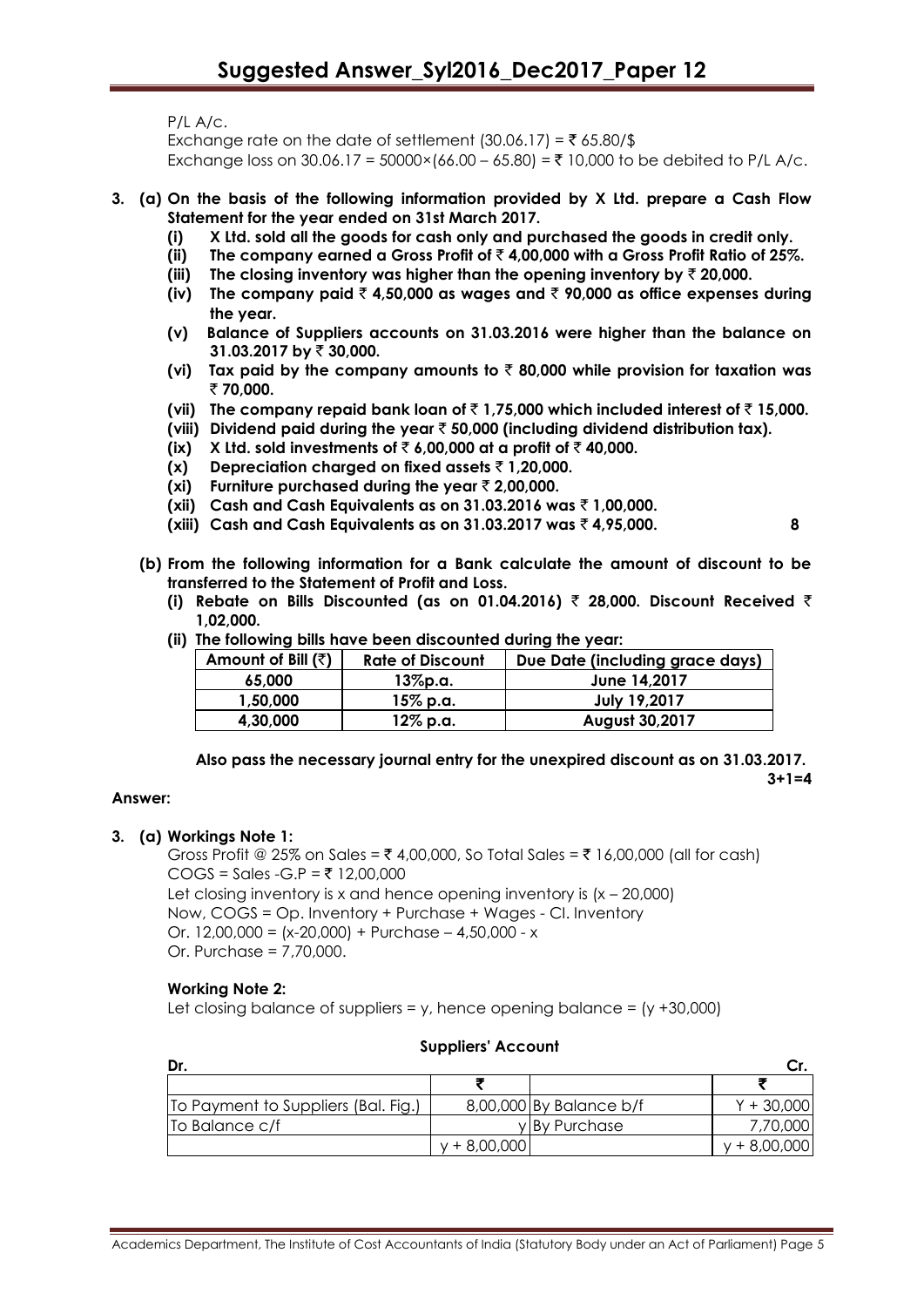| Cash How Signeriterii for the year enged on ST.00.2017<br>₹ |            |              |  |  |
|-------------------------------------------------------------|------------|--------------|--|--|
| <b>Particulars</b>                                          |            |              |  |  |
| A. Cash Flow from Operating Activities                      |            |              |  |  |
| Cash Sales                                                  |            | 16,00,000    |  |  |
| Cash payments                                               |            |              |  |  |
| Payment to suppliers                                        | 8,00,000   |              |  |  |
| Wages paid                                                  | 4,50,000   |              |  |  |
| Office expenses paid                                        | 90,000     | 13,40,000    |  |  |
|                                                             |            | 2,60,000     |  |  |
| Income tax paid<br>$(-)$                                    |            | 80,000       |  |  |
|                                                             |            | 1,80,000     |  |  |
| <b>B. Cash Flow from Investing Activities</b>               |            |              |  |  |
| Sale of Investments                                         | 6,40,000   |              |  |  |
| Purchase of furniture                                       | (2,00,000) | 4,40,000     |  |  |
| C. Cash Flow from Financing Activities                      |            |              |  |  |
| Bank loan repaid with interest                              | (1,75,000) |              |  |  |
| Dividend paid with distribution tax                         | (50,000)   | (2, 25, 000) |  |  |
| $(A+B+C)$                                                   |            | 3,95,000     |  |  |
| D. Opening Cash and Cash Equivalent                         |            | 1,00,000     |  |  |
| E. Closing Cash and Cash Equivalent                         |            | 4,95,000     |  |  |

# **Cash Flow Statement for the year ended on 31.03.2017**

## (b) Calculation for rebate on bill discounted

| <b>Bill Due Date</b> | Days after due date | Amount (₹) | Rate  | Discount |
|----------------------|---------------------|------------|-------|----------|
| 14.06.17             |                     | 65,000     | 13%   | ,736     |
| 19.07.17             | 10                  | 1,50,000   | 15%   | 6,78     |
| 10.08.17             | 32                  | 4,30,000   | 12%   | 18,661   |
|                      |                     |            | Total |          |

Amount to be credited to P/L = 28000 + 102000 - 27178 = ₹ 102822.

Journal Entry:

| Interest and Discount A/C Dr     | 27,178 |        |
|----------------------------------|--------|--------|
| To Rebate on Bill Discounted A/C |        | 27,178 |

# **4. ABC Ltd. provides the following Trial Balance as on 31st March 2017:**

| <b>Particulars</b>                                                  |           | Dr. Balances   Cr. Balances |
|---------------------------------------------------------------------|-----------|-----------------------------|
|                                                                     | (₹)       | (₹)                         |
| Equity Share Capital: 350000 shares of $\bar{z}$ 10 each fully paid |           | 35,00,000                   |
| 10% Debentures                                                      |           | 3,00,000                    |
| Motor Van                                                           | 4,00,000  |                             |
| <b>Machinery</b>                                                    | 20,00,000 |                             |
| <b>Land and Building</b>                                            | 12,00,000 |                             |
| 12% Long Term Govt. Securities                                      | 2,00,000  |                             |
| <b>Sales</b>                                                        |           | 60,00,000                   |
| <b>Sales Return</b>                                                 | 3,00,000  |                             |
| <b>Interest on Debenture</b>                                        | 22,500    |                             |
| Purchase                                                            | 36,00,000 |                             |
| <b>Purchase Returns</b>                                             |           | 4,00,000                    |
| <b>Opening Stock</b>                                                | 3,00,000  |                             |
| <b>Discount</b>                                                     | 7,500     |                             |
| <b>Carriage Outward</b>                                             | 1,50,000  |                             |
| <b>Rent and Rates</b>                                               | 50,000    |                             |
| <b>Income from Govt. Securities</b>                                 |           | 24,000                      |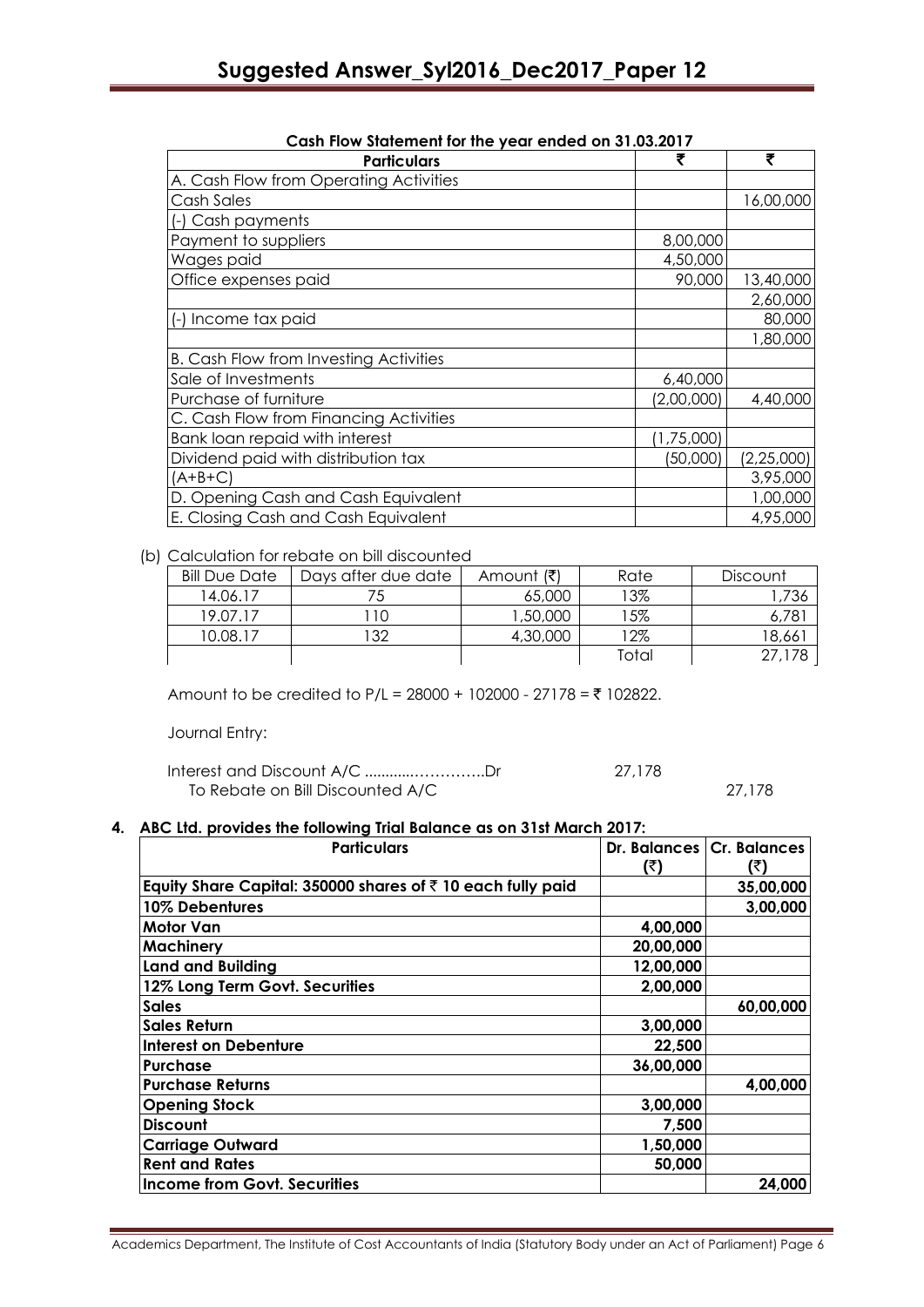# **Suggested Answer\_Syl2016\_Dec2017\_Paper 12**

| Trade Receivables                              | 10,00,000   |             |
|------------------------------------------------|-------------|-------------|
| Trade Payables                                 |             | 2,00,000    |
| Advertisement                                  | 1,50,000    |             |
| <b>Bad Debt</b>                                | 20,000      |             |
| <b>Salaries</b>                                | 6,72,000    |             |
| Misc. Expenditure                              | 30,000      |             |
| <b>Contribution to P.F. and Gratuity Funds</b> | 1,00,000    |             |
| <b>Cash at Bank and in hand</b>                | 2,22,000    |             |
| <b>Total</b>                                   | 1,04,24,000 | 1,04,24,000 |

**Additional Information:**

- **(i) Closing Stock as on 31st March 2017 was** ` **3,50,000.**
- **(ii) Depreciation Rates: Motor Vehicle 10%, Machinery 20% and Land & Building 5%.**
- **(iii) Misc. expenditure includes** ` **20,000 as audit fees.**
- **(iv) Interest on debenture is payable quarterly and the last quarter's interest is yet to be paid.**
- **(v) Trade receivables include a sum of** ` **25,000 due from Mr. X who has become insolvent and only 25 paisa in a rupee is expected to be recoverable from him.**
- **(vi) Create a provision for doubtful debt @ 2% on trade receivables.**
- **(vii) Provide for income tax** ` **1,50,000.**

**Prepare a Statement of Profit and Loss for the year ended on 31st March 2017 and a Balance Sheet as on that date. 12**

#### **Answer:**

**4. Notes to Accounts:**

| Employee Benefit Expenditure |          |
|------------------------------|----------|
| Salaries                     | 6,72,000 |
| Contribution to P.F.         | ,00,000  |
|                              |          |

| Finance Cost         |        |
|----------------------|--------|
| Interest on loan     |        |
| Outstanding Interest | 7,50C  |
|                      | אחה הד |

| 3. Other Expenditure | ₹        |
|----------------------|----------|
| Discount             | 7,500    |
| Carriage             | 1,50,000 |
| Rent                 | 50,000   |
| Advertisement        | 1,50,000 |
| <b>Bad Debt</b>      | 20,000   |
| Audit fees           | 20,000   |
| Misc. Exp.           | 10,000   |
| Provision for B/D    | 38,250   |
|                      | 4,45,750 |

| Trade Receivable                                                |           |
|-----------------------------------------------------------------|-----------|
| <b>Total Receivable</b>                                         | 10,00,000 |
| $(-)$ Provision @ 2%                                            | 38,250    |
|                                                                 | 9,61,750  |
| Provision = $25000 \times 0.75 + (1000000 - 25000) \times 0.02$ |           |
|                                                                 |           |

| J. | $- \cdot$<br>Fixed Assets | Motor Van    | Machine   | _&B      |
|----|---------------------------|--------------|-----------|----------|
|    | <b>Balance</b>            | ,00C<br>4,00 | 20,00,000 | 2,00,000 |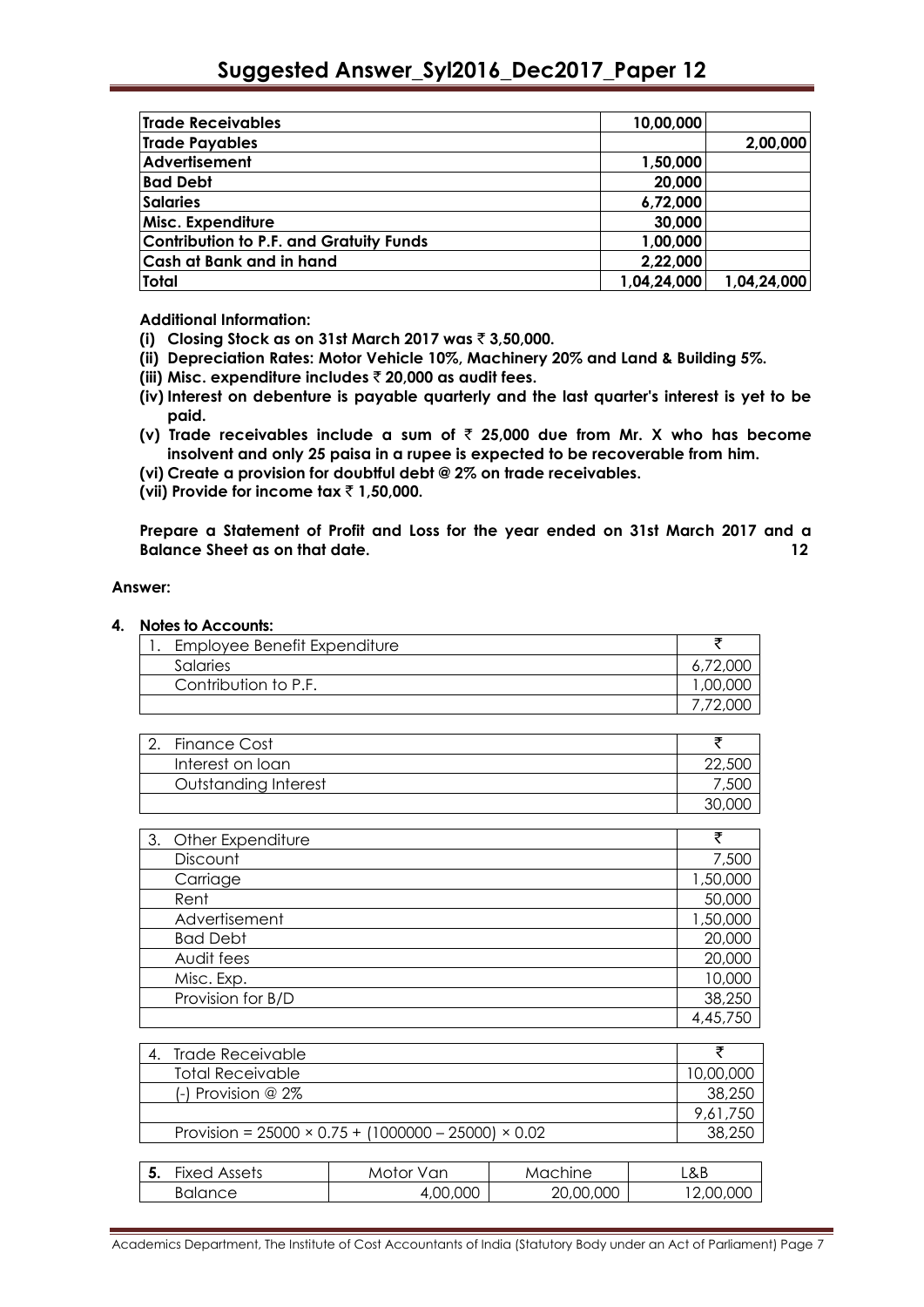# **Suggested Answer\_Syl2016\_Dec2017\_Paper 12**

| (-) Depreciation          | 40,000   | 4,00,000  | 60,000    |
|---------------------------|----------|-----------|-----------|
|                           | 3,60,000 | 16,00,000 | ,40,000   |
| <b>Total Fixed Assets</b> |          |           | 31,00,000 |
| Depreciation              |          |           | 5,00,000  |

| Statement of Profit and Loss for the year ended on 31.03.2017 |                |           |  |  |
|---------------------------------------------------------------|----------------|-----------|--|--|
| <b>Particulars</b>                                            | <b>Note</b>    | ₹         |  |  |
| I. Revenue from operation (sales less returns)                |                | 57,00,000 |  |  |
| II. Other Income (Income from investment)                     |                | 24,000    |  |  |
| III. Total revenue                                            |                | 57,24,000 |  |  |
| IV. Expenses:                                                 |                |           |  |  |
| Purchase                                                      |                | 32,00,000 |  |  |
| Changes in inventory i.e. opening less. Closing               |                | (50,000)  |  |  |
| Employee Benefit expenses                                     |                | 7,72,000  |  |  |
| Finance cost                                                  | $\overline{2}$ | 30,000    |  |  |
| Depreciation                                                  | 5              | 5,00,000  |  |  |
| Other expenses                                                |                | 4,45,750  |  |  |
|                                                               |                | 48,97,750 |  |  |
| V. Profit before exceptional and extraordinary items and tax  |                | 8,26,250  |  |  |
| VI. Exceptional items                                         |                | Nil       |  |  |
| VI Profit before extraordinary items and tax                  |                | 8,26,250  |  |  |
| VII. Extraordinary items                                      |                | Nil       |  |  |
| VIII. Profit before tax                                       |                | 8,26,250  |  |  |
| IX. Tax (provision for tax)                                   |                | 1,50,000  |  |  |
| X. Profit after tax                                           |                | 6,76,250  |  |  |

#### **Balance Sheet as on 31.03.2017**

| I. Equity and Liabilities                             |   | ₹         |
|-------------------------------------------------------|---|-----------|
| 1. Shareholders' Funds                                |   |           |
| (a) Share Capital                                     |   | 35,00,000 |
| (b) Reserve and Surplus (Balance of Profit)           |   | 6,76,250  |
| 2. Share Application money pending allotment          |   | Nil       |
| 3. Non-current liabilities (10% Debentures)           |   | 3,00,000  |
| 4. Current Liabilities                                |   |           |
| Trade Payable                                         |   | 2,00,000  |
| Outstanding interest                                  |   | 7,500     |
| Provision for Tax                                     |   | 1,50,000  |
| Total                                                 |   | 48,33,750 |
| II. Assets                                            |   |           |
| 1. Non-current Assets                                 |   |           |
| (a) Fixed Assets (Tangible)                           | 5 | 31,00,000 |
| (b)Non-current Investment (12% L.T. Govt. Securities) |   | 2,00,000  |
| 2. Current Assets                                     |   |           |
| Inventories                                           |   | 3,50,000  |
| <b>Trade Receivable</b>                               | 4 | 9,61,750  |
| Cash and cash equivalent                              |   | 2,22,000  |
| Total                                                 |   | 48,33,750 |

# **5. Write short note (any three): 4×3=12**

- **(a) Operating Lease and Finance Lease**
- **(b) Right Issue of Shares**
- **(c) Provisioning Arrangements for Non-Performing Assets**
- **(d) Money Received against Share Warrants**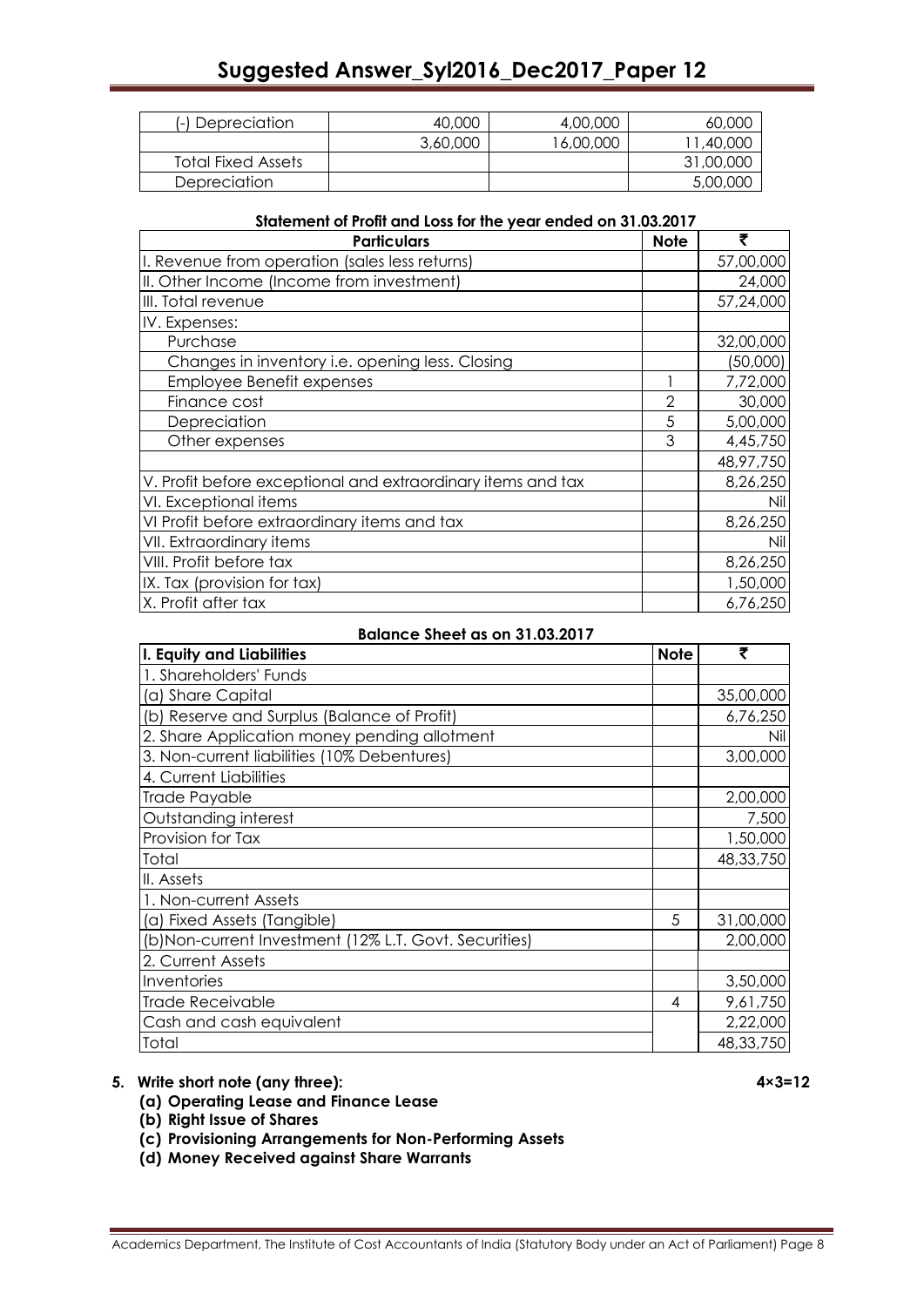## **Answer:**

**5. (a)** Operating Lease and Finance Lease

A lease is an agreement whereby the lessor conveys to the lessee in return for a payment or series of payments the right to use an asset for an agreed period of time.

A finance lease is a lease that transfers substantially all the risks and rewards incidental to ownership of an asset. Title may or may not eventually be transferred.

An operating lease is a lease other than a finance lease.

As per AS 19, a lease is classified as a finance lease if it transfers substantially all the risks and rewards incidental to ownership. A lease is classified as an operating lease if it does not transfer substantially all the risks and rewards incidental to ownership.

## **(b) Right Issue of Shares**

Where at any time, a company having a share capital proposes to increase its subscribed capital by the issue of further shares, such shares shall be offered to persons who, at the date of the offer, are holders of equity shares of the company in proportion, as nearly as circumstances admit, to the paid-up share capital on those shares by sending a letter of offer subject to the following conditions, namely:—

- (i) the offer shall be made by notice specifying the number of shares offered and limiting a time not being less than fifteen days and not exceeding thirty days from the date of the offer within which the offer, if not accepted, shall be deemed to have been declined;
- (ii) unless the articles of the company otherwise provide, the offer aforesaid shall be deemed to include a right exercisable by the person concerned to renounce the shares offered to him or any of them in favour of any other person; and the notice referred to in clause (i) shall contain a statement of this right;
- (iii) after the expiry of the time specified in the notice aforesaid, or on receipt of earlier intimation from the person to whom such notice is given that he declines to accept the shares offered, the Board of Directors may dispose of them in such manner which is not disadvantageous to the shareholders and the company.

## **(c) Rates of Provisioning for Non-Performing Assets and Restructured Advances**

| Category of Advances                                                 |      |  |
|----------------------------------------------------------------------|------|--|
| <b>Standard Advances</b>                                             |      |  |
| (a) Direct advances to agricultural and SME                          |      |  |
| (b) Advances to Commercial Real Estate (CRE) Sector                  |      |  |
| (c) All other loans                                                  | 0.40 |  |
| Sub-standard Advances                                                |      |  |
| Secured Exposures                                                    | 15   |  |
| Unsecured Exposures in respect of Infrastructure loan accounts where |      |  |
| certain safeguards such as escrow accounts are available.            |      |  |
| Unsecured other loans                                                | 25   |  |
| Doubtful Advances - Unsecured Portion                                | 100  |  |
| Doubtful Advances - Secured Portion                                  |      |  |
| For Doubtful upto 1 year                                             | 25   |  |
| For Doubtful $> 1$ year and upto 3 years                             | 40   |  |
| For Doubtful $>$ 3 years                                             | 100  |  |

## **(d) Money received against Share Warrants**

- As per Sch. Ill Disclosure Requirements, it is to be shown as a separate line item on the face of Balance Sheet.
- In case of Listed Companies, Share warrants are issued to Promoters & others in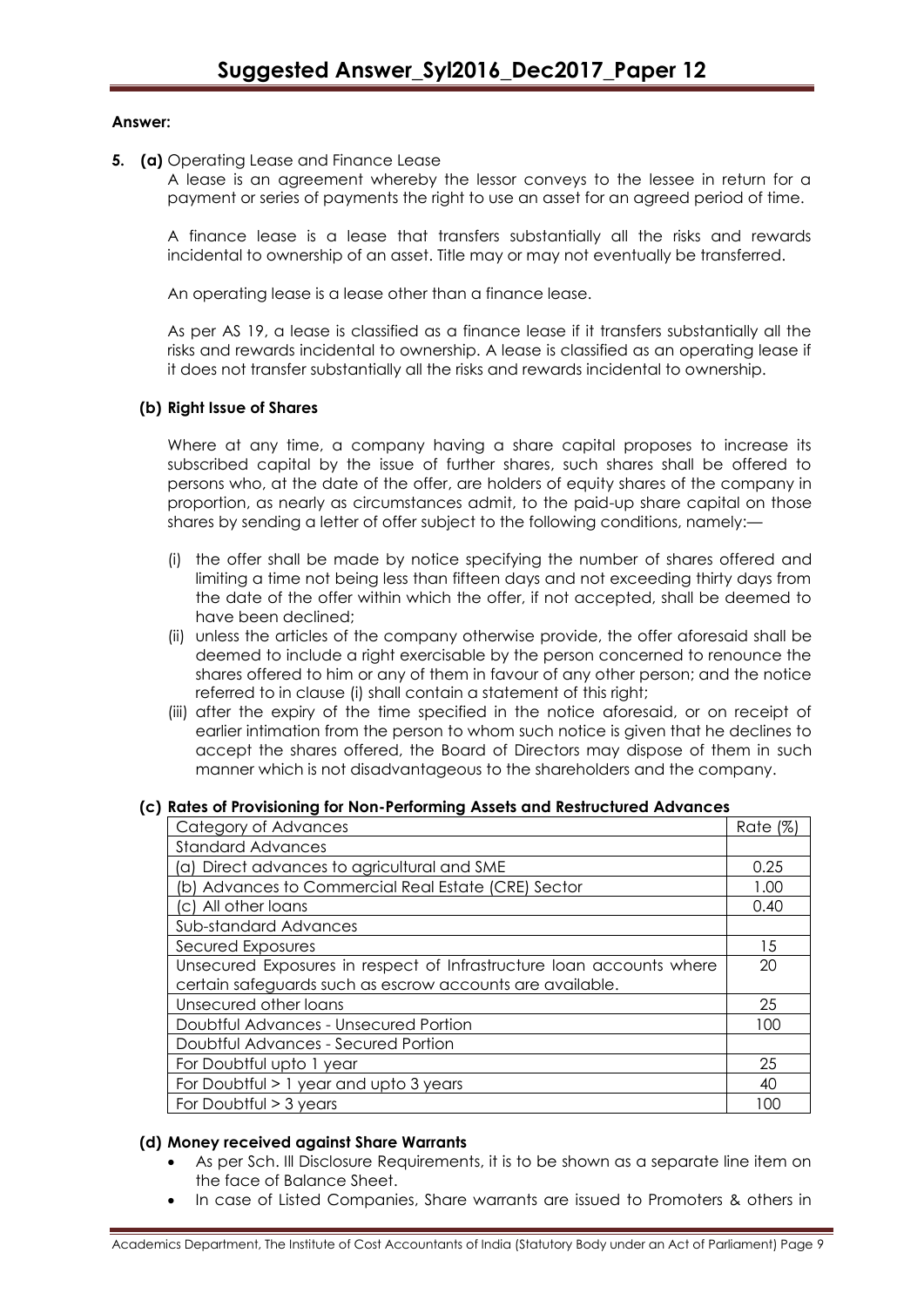terms of the Guidelines for Preferential Issues viz. SEBI (Issue of Capital and Disclosure Requirements), Guidelines, 2009.

 Effectively, Share Warrants are amounts which would ultimately form part of the Shareholder's Funds. Since Shares are yet to be allotted against the same, these are not reflected as part of Share Capital, but as a separate line - item.

# **Section - B (Audit)**

**Answer Question No. 6 and** *any three from* **Question No. 7, 8, 9 and 10.**

**6. (a) Identify the correct alternative: 1×6=6**

- **(i) An auditor should submit a Disclaimer of Opinion when**
	- **(A) he is satisfied with the truth and fairness of financial statements.**
	- **(B) he has certain reservations as to the presentation of truth and fairness in financial statements.**
	- **(C) some material information is not available.**
	- **(D) the effect of any disagreement with the management is not so material.**
- **(ii) In case of a company other than a Government Company, any casual vacancy in the post of auditor is to be filled by the**
	- **(A) Board of Directors**
	- **(B) Managing Director**
	- **(C) Comptroller and Auditor General (CAG)**
	- **(D) Shareholders**
- **(iii) An Audit Committee should have a minimum of \_\_\_\_\_\_\_\_\_\_\_\_ number of directors.** 
	- **(A) 4**
	- **(B) 3**
	- **(C) 5**
	- **(D) 6**
- **(iv) SA 530 stands for**
	- **(A) Audit Documentation**
	- **(B) Audit Sampling**
	- **(C) Responsibility of Joint Auditor**
	- **(D) Agreeing the terms of Audit Engagements**
- **(v) Unpaid dividend standing at the credit of Unpaid Dividend A/C should be transferred to Investor Education and Protection Fund after \_\_\_\_\_\_\_ years of its remaining unpaid.**
	- **(A) six**
	- **(B) eight**
	- **(C) seven**
	- **(D) five**
- **(vi) Which of the following services cannot be rendered by an auditor as per Companies Act 2013?**
	- **(A) Vouching**
	- **(B) Verification of assets and liabilities**
	- **(C) Issuing certificates on relevant matters**
	- **(D) Providing investment advisory services**
- **(b) Match the following items in Column 'A' with items shown in Column 'B': 1x4=4**

| Column 'A'                                                        |        | Column 'B'                           |
|-------------------------------------------------------------------|--------|--------------------------------------|
| 1. Appointment of Company Auditor                                 |        | A. Current Audit File                |
| 2. Remuneration of a Company Auditor                              |        | B. Section 139 of Companies Act 2013 |
| 3. Different accounting schedules such as C. Permanent Audit File |        |                                      |
| schedule of debtors and creditors                                 |        |                                      |
| بماج ورجابها المستمرين والمسالم ومناكلة ويتمالى والمناسب          | $\sim$ |                                      |

- **4. Analysis of significant ratios and trends D. Section 142 of Companies Act 2013**
- **(c) State whether the following statements are true or false: 1x4=4 (i) As per Section 138 of Companies Act 2013, no private company or unlisted**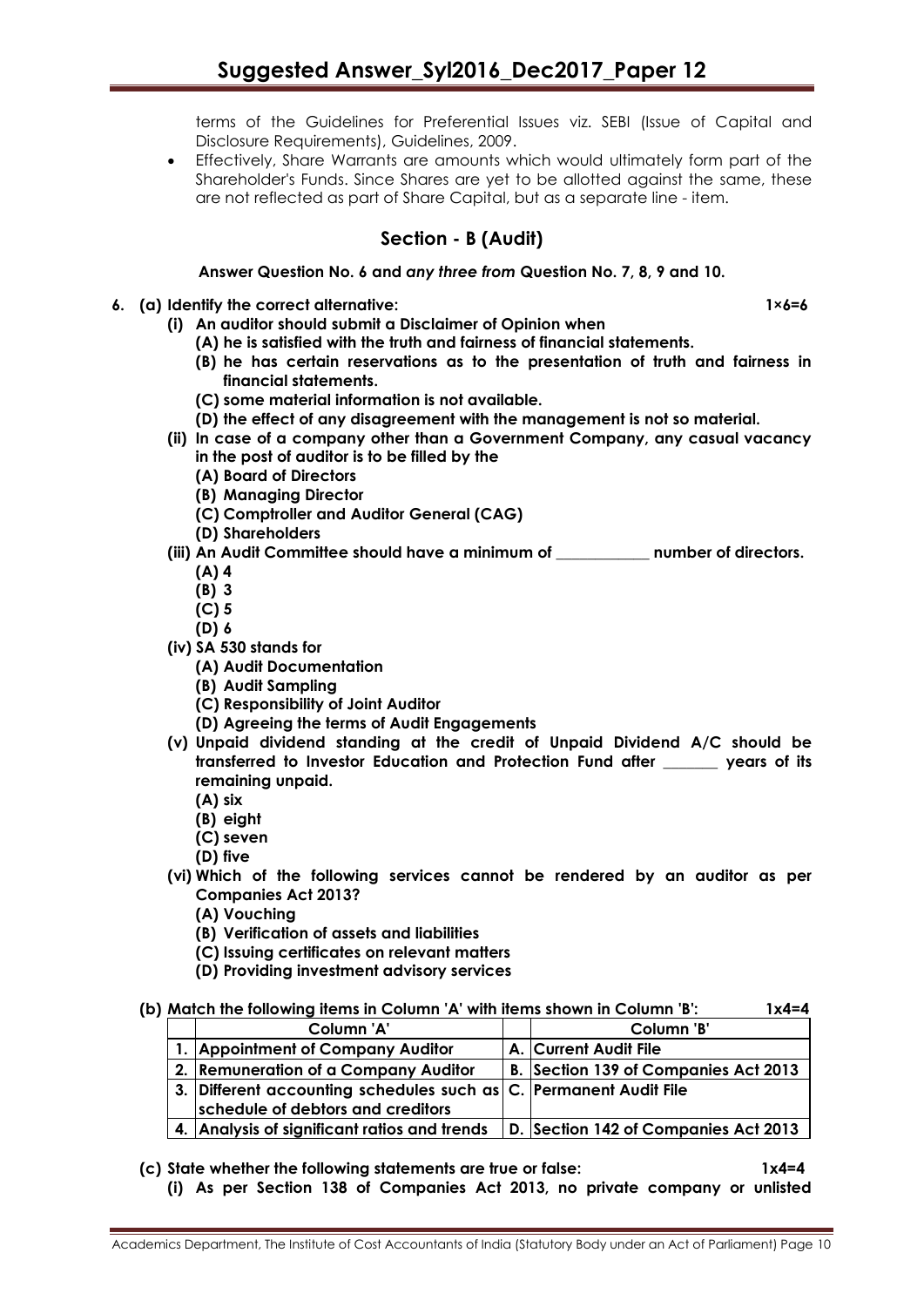**company is required to appoint an internal auditor.**

- **(ii) Audit Memorandum is a detailed plan of audit work clearly specifying the responsibilities of the audit staff and time allotted to perform the same.**
- **(iii) Substantive procedure is also known as test of control.**
- **(iv) Cut-off procedures are adopted to allocate revenues and costs to the proper accounting period.**

#### **Answer:**

- **6. (a)** (i) C
	- (ii) A
	- (iii) B
	- $(iv)$  B
	- $(v)$  C (vi) D
	- **(b)** (1) B
		- (2) D
			- (3) A
		- (4) C
	- **(c)** (i) False
		- (ii) False
			- (iii) False
			- (iv) True
- **7. (a) Discuss the various methods of obtaining audit evidences. How will you assess the reliability of audit evidences obtained? 5+3=8**
	- **(b) 'An auditor applies various techniques to evaluate the internal control system of an organization'— Discuss. 4**

## **Answer:**

- **7. (a)** An auditor applies the following methods for obtaining sufficient and appropriate audit evidence.
	- (i) Inspection: Inspection involves examining records or documents, whether internal or external, in paper form or otherwise or a physical verification of a tangible asset. Inspection can provide reliable audit evidence depending on their nature and source and effectiveness of the internal control over their generation and processing.
	- (ii) Observation: Observation consists of looking at a process or procedure being performed by others on a real time basis. For example the auditor may observe the inventory counting by the entity's personnel and obtain evidence that it is done correctly.
	- (iii) External Confirmation: External confirmation represents audit evidence obtained by the auditor as a direct written response from a third party, in paper form or by electronic or any other medium. For example, confirmation from the customer about the terms of agreement.
	- (iv) Recalculation: Recalculation consists of checking the mathematical accuracy of documents or records. This may be performed manually or electronically.
	- (v) Reperformance: Reperformance involves auditor's independent execution of procedures or controls that were originally performed as part of entity's internal control.
	- (vi) Analytical Procedures: Analytical procedures involve evaluation of financial information by studying possible relationships among both financial and nonfinanciai data and investigating identified fluctuations from previous years that are inconsistent.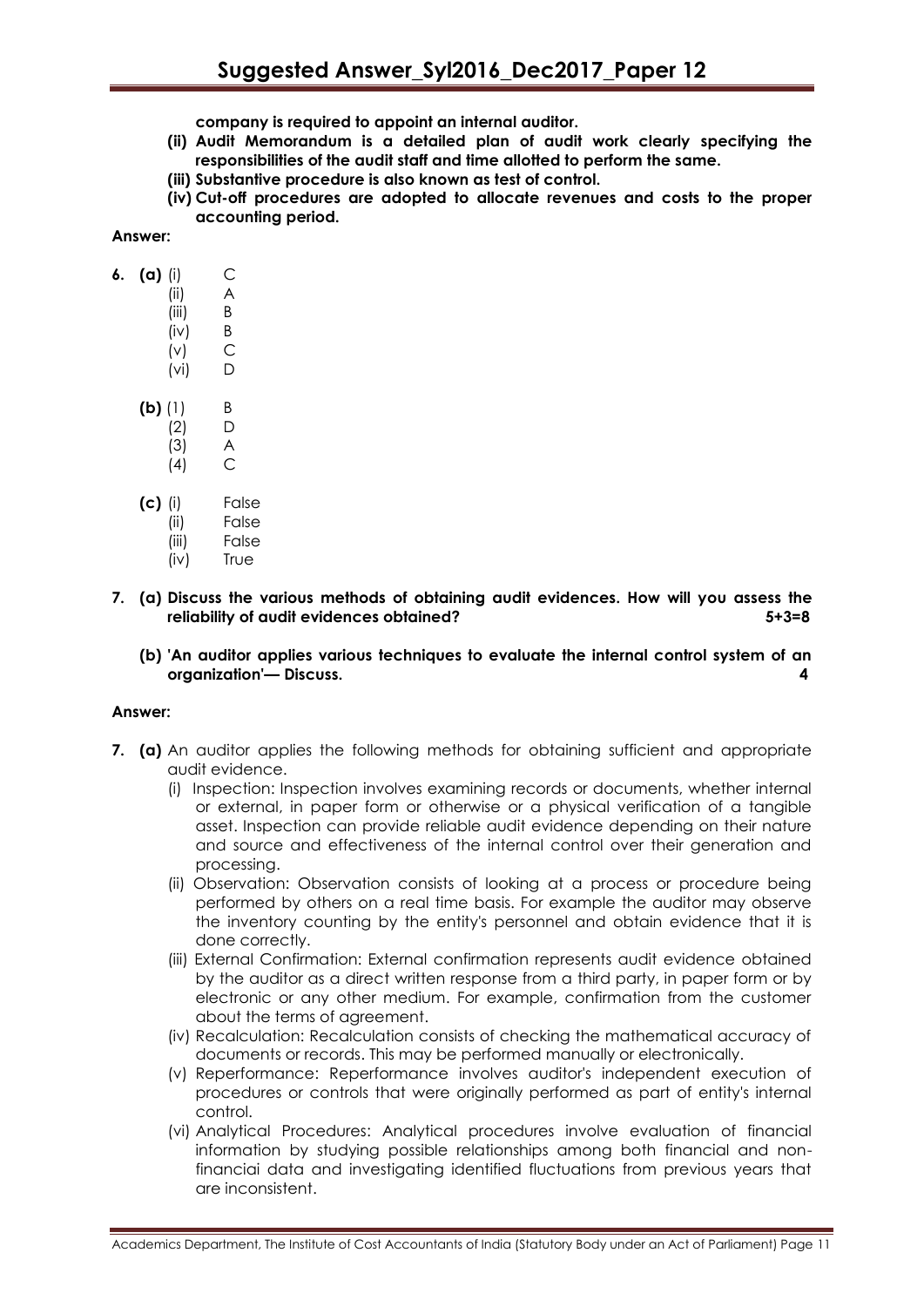(vii)lnquiry: Inquiry consists of seeking information, both financial and non-financial, from knowledgeable persons within or outside the entity. Inquiries may range from formal written inquiries addressed to external parties to informal inquiries addressed to client's staff.

As per SA 500, reliability of audit evidence depends on its source (whether internal or external) and nature (whether visual, documentary or oral). However, the following generalizations may be considered useful while assessing the reliability of audit evidence.

- (i) Evidence obtained from independent and external sources are more reliable.
- (ii) Internal evidence becomes more reliable when the related internal control over its preparation and maintenance is effective.
- (viii) Evidence obtained directly by the auditor is more reliable than those obtained indirectly or by inference.
- (ix) Evidence in documentary form is usually more reliable than oral representation.
- (x) Audit evidence provided by original documents is more reliable than audit evidence provided by photocopies or facsimiles or documents that have been filmed or digitized. In order to be certain about the reliability of audit evidence in relation to a particular matter, an auditor should try to obtain evidence from various sources. In case there appears any inconsistency, the auditor must obtain additional evidence by conducting other audit procedures.
- (b) Techniques for Evaluation of Internal Control System
	- i. Narrative Record: It is a complete and exhaustive description of the system. It is appropriate in circumstances where a formal control system is lacking, like in the case of small businesses. Gaps in the control system are difficult to identify using a narrative record.
	- ii. Check List: It is a series of instructions that a member of the audit staff is required to follow. They have to be signed/ initialed by the audit assistant as proof for having followed the instructions given. A specific statement is required for every weakness area.
	- iii. Flow Chart: It is a pictorial representation of the internal control system depicting its various elements such as operations, processes and controls, which help in giving a concise and comprehensive view of the organization's working to the auditor. The internal control evaluation process becomes easier through a flow chart as a broad picture of all the controls involved can be gauged in a glimpse.
	- iv. Internal Control Questionnaire: This is the most widely used method for collecting information regarding the internal control system and involves asking questions to various people at different levels in the organization. The questionnaire is in a predesigned format to ensure collection of complete and all relevant information. The questions are formed in a manner that would facilitate obtaining full information through answers in "Yes" or "No".
- **8. (a) Discuss the provisions under Section 139(7) relating to the appointment of the first auditor in a Government Company. How can an auditor, duly appointed by a company, be removed before expiry of his term? 4+3=7**

# **(b) Discuss the duty of an auditor to report certain matters in the audit report u/s 143(3). 5**

## **Answer:**

- **8. (a)** Appointment of First Auditor in Case of a Government Company [Section 139(7)]:
	- (i) In the case of a Government company or any other company owned or controlled, directly or indirectly, by the Central Government, or by any State Government, or Governments, or partly by the Central Government and partly by one or more State Governments, the first auditor shall be appointed by the Comptroller, and Auditor-General of India within sixty days from the date of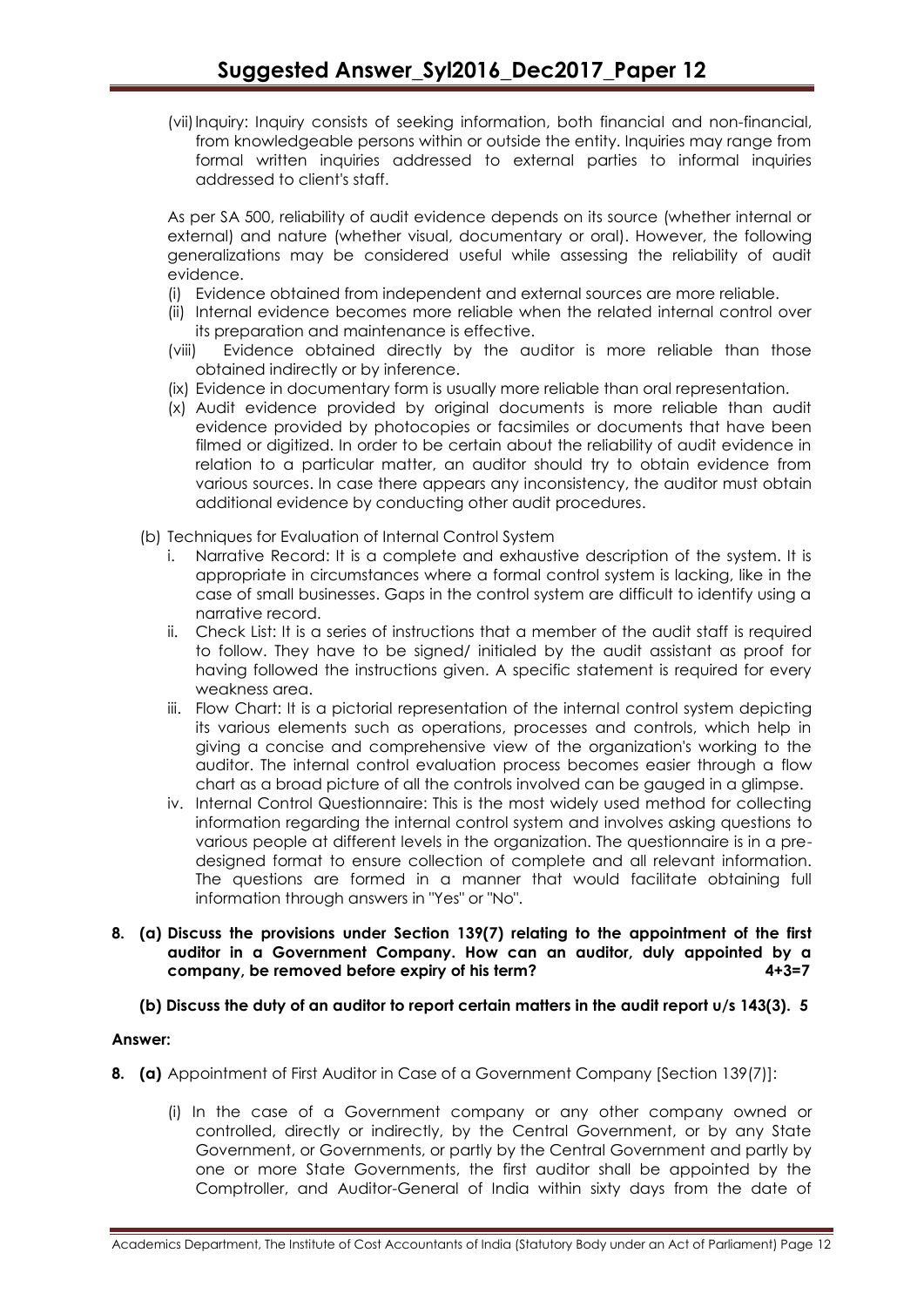registration of the company.

- (ii) In case the Comptroller and Auditor-General of India does not appoint such auditor within the aforesaid period, the Board of Directors of the company shall appoint such auditor within the next thirty days.
- (iii) Further, in the case of failure of the Board to appoint such auditor within the next thirty days, it shall inform the members of the company who shall appoint such auditor within sixty days at an extraordinary general meeting.
- (iv) The auditor, so appointed, shall hold office till the conclusion of the first annual general meeting.

Removal of Auditor before the Expiry of His Term:

The auditor appointed under section 139 may be removed from his office before the expiry of his term subject to the fulfillment of the following conditions under Section 140(1) read with Rule 7 of CAAR 2014.

- (i) An application to the Central Government for removal of the auditor shall be made in Form ADT-2. The application shall be accompanied with fees as provided for this purpose under the Companies (Registration Offices and Fees) Rules, 2014.
- (ii) The application shall be made to the Central Government within thirty days of the resolution passed by the Board.
- (iii) The company shall hold the general meeting within sixty days of receipt of approval of the Central Government for passing the special resolution for removal of the said auditor.
- (iv) The auditor concerned shall be given a reasonable opportunity of being heard.
- **(b)** Duty Regarding Inclusion of Certain Matters in the Audit Report: As per Section 143(3), the company auditor, in his audit report, shall clearly state -
	- (i) Whether he has sought and obtained all the information and explanations which to the best of his knowledge and belief were necessary for the purpose of his audit and if not, the details thereof and the effect of such information on the financial statements.
	- (ii) Whether, in his opinion, proper books of account as required by law have been kept by the company and proper returns adequate for the purposes of his audit have been received from branches not visited by him.
	- (iii) Whether the report on the accounts of any branch office of the company audited by a person other than the company's auditor has been sent to him and the manner in which he has dealt with it in preparing his report.
	- (iv) Whether the company's balance sheet and profit and loss account dealt with in the report are in agreement with the books of account and returns.
	- (v) Whether, in his opinion, the financial statements comply with the accounting standards.
	- (vi) The observations or comments of the auditors on financial transactions or matters which have any adverse effect on the functioning of the company.
	- (vii)Whether any director is disqualified from being appointed as a director under sub-section (2) of section 164.
	- (viii)Any qualification, reservation or adverse remark relating to the maintenance of accounts and other matters connected therewith.
	- (ix) Whether the company has adequate internal financial controls system in place and the operating effectiveness of such controls.

| (9) (a) What is the procedure of appointing a cost auditor in a company? |  |
|--------------------------------------------------------------------------|--|
|                                                                          |  |

## **(b) Discuss the basic elements of an audit report. 8**

**Answer:**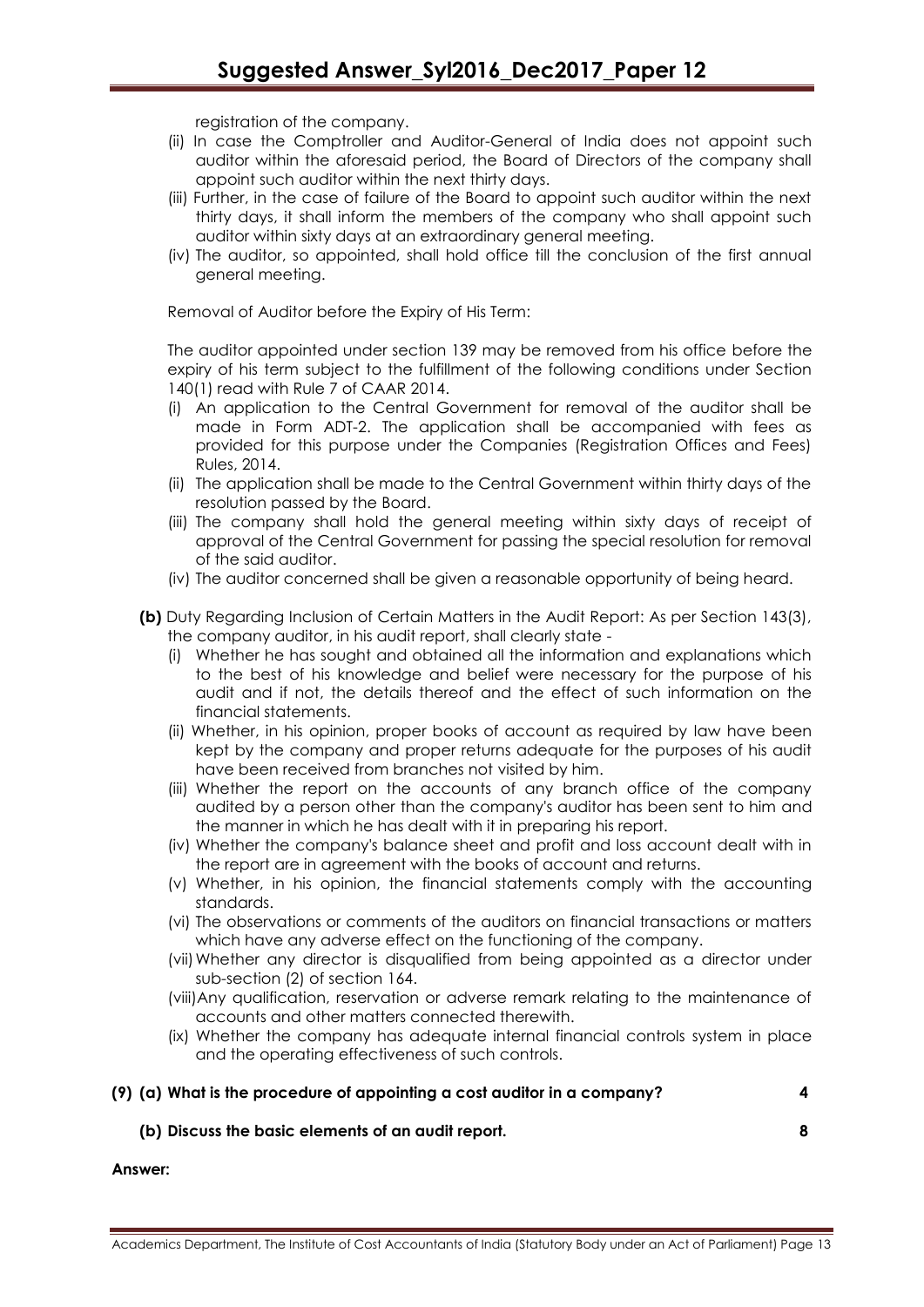**(9) (a)** Procedure for Appointment of a Cost Auditor

The cost auditor is to be appointed by the Board of Directors (BOD) on the recommendation of the Audit Committee, where the company is required to have an Audit Committee. The cost auditor proposed to be appointed is required to give a letter of consent to the Board of Directors.

The company shall inform the cost auditor concerned of his or its appointment as such and file a notice of such appointment with the Central Government within a period of thirty days of the Board meeting in which such appointment is made or within a period of one hundred and eighty days of the commencement of the financial year, whichever is earlier, through electronic mode, in form CRA-2 along with the fee as specified in Companies (Registration Offices and Fees) Rules, 2014.

Any casual vacancy in the office of a cost auditor, whether due to resignation, death or removal, shall be filled by the Board of Directors (BOD) within thirty days of occurrence of such vacancy and the company shall inform the Central Government in Form CRA-2 within thirty days of such appointment of cost auditor.

- **(b)** The Basic Elements of the Auditors' Report are
	- (i) Title: The Auditor's Report should have an appropriate title i.e. "Auditor's Report". It should be distinguished from other Reports, e.g. reports of officers of the entity, Board of Directors.
	- (ii) Addressee: The Auditor's Report should be appropriately addressed as required by the circumstances of the engagement and applicable laws and regulations. Ordinarily, the Auditor's Report is addressed to the authority appointing the Auditor.
	- (iii) Opening or Introductory Paragraph:
		- (a) The Auditor's Report should identify the Financial Statements of the entity that have been audited, including the date of and period covered by the Financial Statements.
		- (b) The Report should include a Statement that the Financial Statements are the responsibility of the entity's management and a Statement that the responsibility of the Auditor is to express an opinion on the Financial Statements based on the audit.
	- (iv) Scope Paragraph:
		- (a) The Auditor's Report should describe the scope of the audit by stating that the audit was conducted in accordance with standards on auditing generally accepted in India.
		- (b) The Report should include a statement that the audit was planned and performed to obtain reasonable assurance whether the Financial Statements are free of material misstatement.
		- (c) The Auditor's Report should describe the Audit as including examining, on a test basis, evidence to support the amounts and disclosures in Financial Statements, assessing the accounting principles used in the preparation of the Financial Statements, assessing significant estimates made by management, in the preparation of Financial Statements, & evaluating the overall position of Financial Statements.
		- (d) The Report should include a statement by the Auditor that the audit provides a reasonable basis for his opinion.
	- (v) Opinion Paragraph: The Opinion paragraph of the Report should indicate the Financial Reporting framework used to prepare the Financial Statements. It should state the Auditor's opinion as to whether the Financial Statements give a true and fair view in accordance with the financial reporting framework and, where appropriate, whether the Financial Statements comply with the statutory requirements.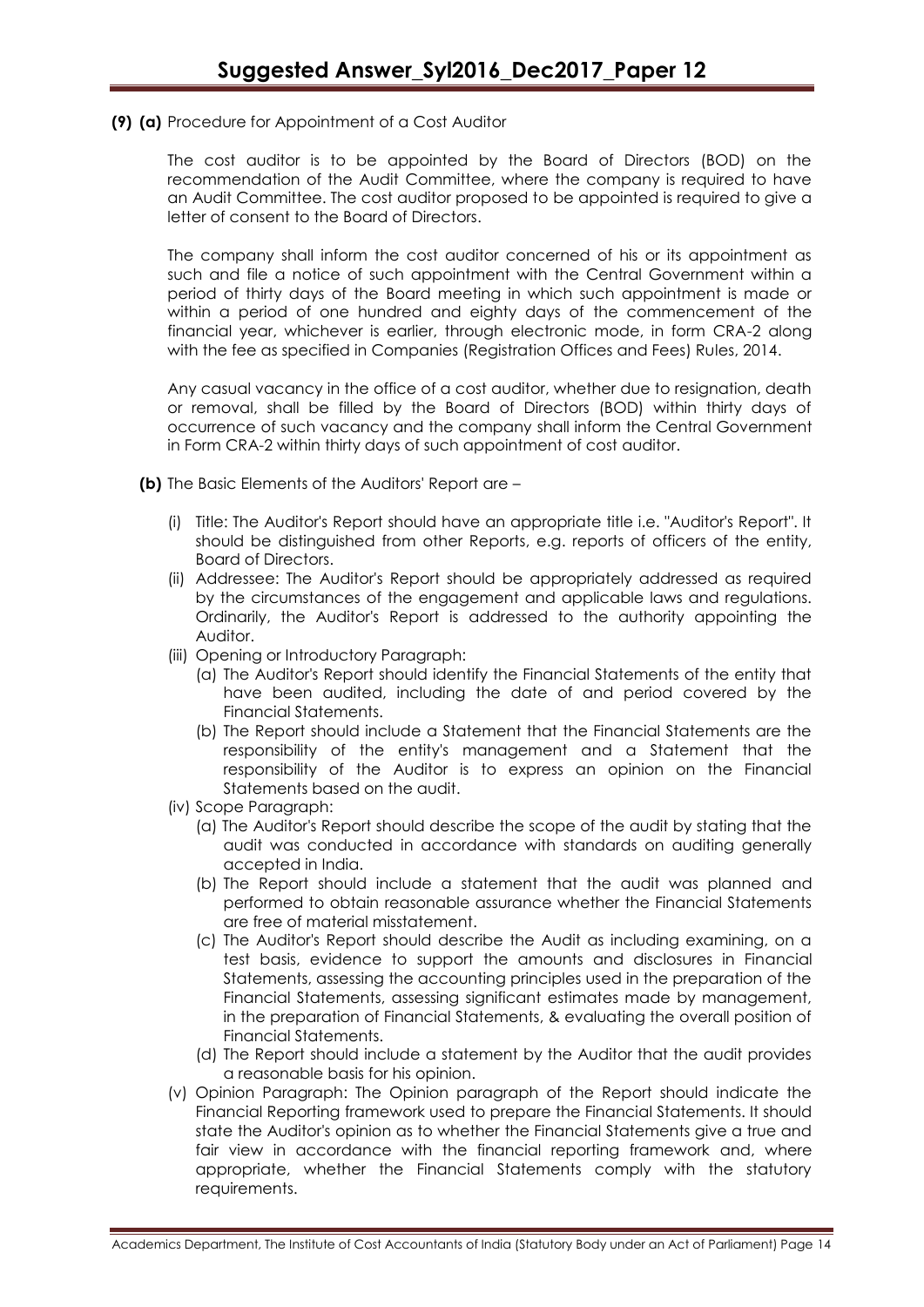- (vi) Date of the Report: The date of an Auditor's Report is the date on which the Auditor signs the Report expressing an opinion on the Financial Statements. The Auditor should not date the Report earlier than the date on which the Financial Statements are signed or approved by Management.
- (vii)Place of Signature: The Report should name the specific location, which is ordinarily the city where the Audit Report is signed.
- (viii) Auditor's Signature: The Report should be signed by the Auditor in his personal name. Where a Firm is appointed as the Auditor, the Report should be signed in the personal name of the Auditor and in the name of the Audit Firm. The Partner/ Proprietor signing the Report should mention his ICAI Membership Number.

## **10. Write short notes (any three): 4×3=12**

- **(a) Audit of Municipalities and Panchayats**
- **(b) Audit of Bonus share issued by a company**
- **(c) Branch Auditor**
- **(d) Declaration of dividend by a company u/s 123**

## **Answer:**

## **10. (a) Audit of Municipalities and Panchayats**

The major objective of audit of Municipalities and Panchayats are enumerated below;

- (i) To ensure on the fairness and correctness of contents in the Financial Statement
- (ii) To report on adequacy of internal control
- (iii) To ensure value of money is fully received on amount spent.
- (iv) To detect the frauds and errors.

The following points are to be considered necessary for carrying on audit of Municipalities and panchayats (Local Bodies);

- (i) To ensure that the expediters incurred conform to the relevant provision of the law and is in accordance with the financial Rules and regulation formed by the compliant authority.
- (ii) To encase that sanction is accorded by the competent authority either special or general.
- (iii) To encase that there is provision of funds for expenditure and is authorized by competent Authority.
- (iv) To ensure that where huge financial expenditure is made is run economically and is expected to contribute growth.

# **(b) Audit of bonus share issued by a company (Section 63)**

The auditor should take note of the following points:

- (i) Confirm that issue of Bonus Share was authorized by articles.
- (ii) Verify the minutes of the Board meeting and ordinary resolution passed in the general meeting in which the approval of members is obtained
- (iii) Check that the company has issue fully paid-up bonus shares to its members only.
- (iv) Confirm that the issue of bonus shares shall not be made by capitalizing reserves created by the revaluation of assets.
- (v) Check whether the company has made any default in payment of interest or principal in respect of fixed deposits or debt securities issued by it.
- (vi) Check whether the company has made any default in payment of statutory dues of the employees, such as, contribution to provident fund, gratuity and bonus.
- (vii) Whether the partly paid-up shares are made fully paid-up.